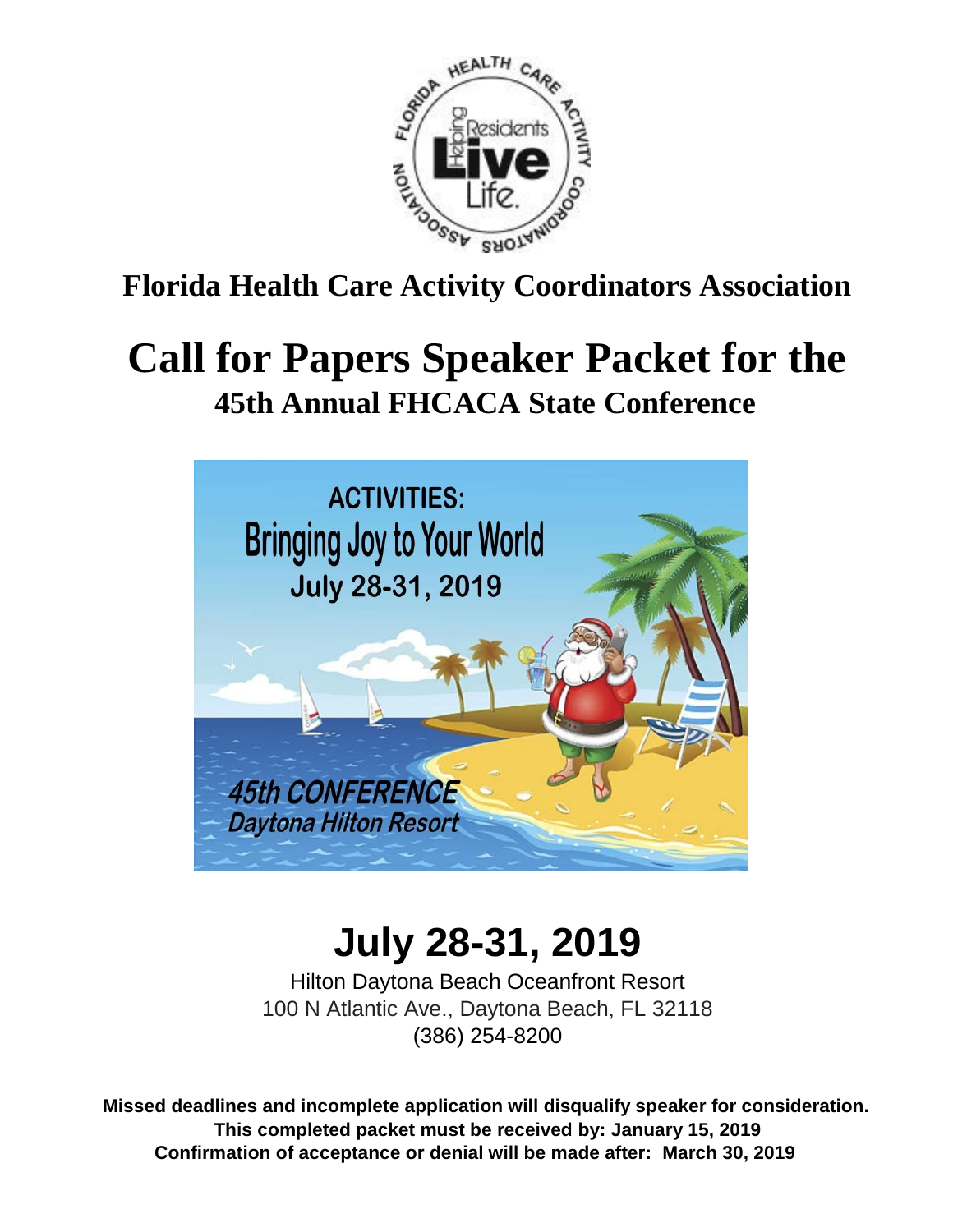# **INVITATION**

You are cordially invited to respond to the 2019 FHCACA State Conference Call for Papers. If you/your company would like to be considered to present an education session at the 45th Annual FHCACA Conference in Daytona, Florida, please complete this packet in its **entirety**, following directions.

The Call for Papers offers members/companies the opportunity to submit written proposals for continuing education programs to be offered at this conference. These sessions are open to all conference registrants in attendance, and focus on topics and issues affecting providers, residents, and the activity profession. You are encouraged to submit an application on any relevant subject.

If you are selected as a presenter:

- You have the opportunity to contribute to the activity profession.
- You gain visibility and credibility with hundreds of activity professionals, leaders, providers and members.
- You receive marketing exposure to the membership of FHCACA members statewide. FHCACA has 16 Districts. This is a great-targeted market for your speaking exposure.
- You have the opportunity to network with attendees, conference guests and other presenters, making invaluable contacts.

If you are NOT selected as a presenter**, your submission may be kept on file for further consideration, with the exception of your handouts, which will be DESTROYED.** 

**If one or two of a speaker's sessions are selected, you will be eligible to register for Conferences at the discounted rate of** *\$100.00* **(limited to no more than two speakers per session). If three or more of a speaker's sessions are selected, you will receive a full complimentary registration. If you plan on attending the conference you will be required to REGISTER FOR CONFERENCE** so we have an adequate head count. **This special registration includes all conference activities and functions with the EXCEPTION of Tours, Pre-Conference and Post Conference Sessions and the SPEAKERS MUST send in registration form and fee if applicable for the conference no LATER than one month prior to conference to confirm their attendance. (**No Exceptions**)** 

FHCACA does not pay an honorarium, or reimburse for meals, lodging or transportation unless you are chosen as a Keynote/Endnote, Pre-Conference or Special Contract Speaker. FHCACA does not reimburse expenses or provide admission to conference activities for family members, assistants or guests who accompany a speaker.

# **SELECTION OF SPEAKERS**

All proposals will be reviewed and evaluated by a selected committee of FHCACA members. Topics and Speakers will be chosen utilizing the following criteria:

• Topic must be relevant to activity programming in settings with primarily geriatric focus, or pertain to personal growth/professional development.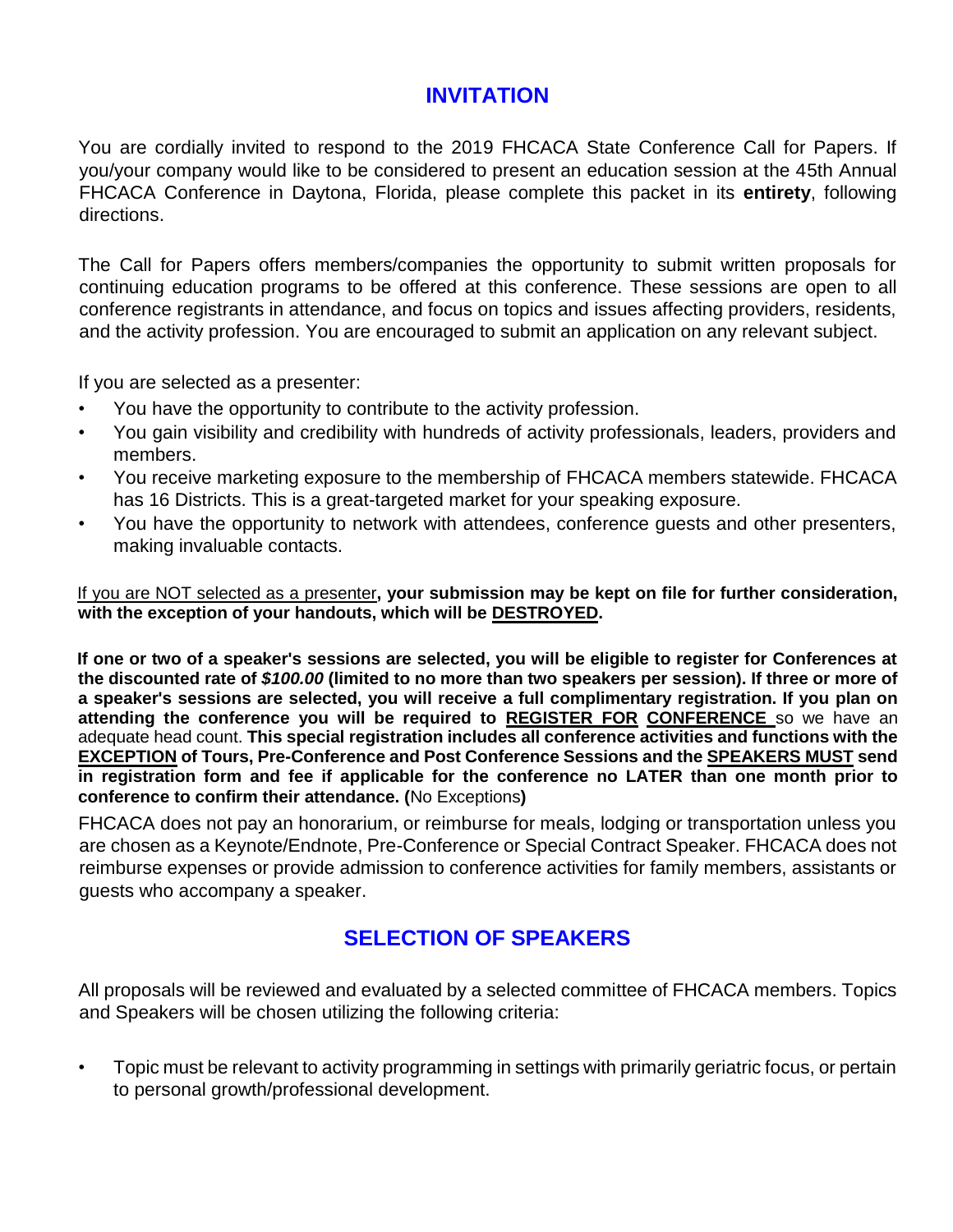- Speaker must be available on any of these dates: **July 28-31 2019** Proposed session must be at least ninety (90) minutes in length.
- Qualifications/credentials of speaker.
- Education/Academic preparation of speaker.
- A minimum of two written letters of reference.
- **Submission application** *Must* **be completed fully. Submission format should be strictly adhered to.**

If your proposal is accepted for the **2019** Conference, written confirmation will be provided along with pertinent session date information *after April 15, 2019.*

- Chosen session topics *MUST* be what is presented at the conference. Changes in content, speakers, or session outlines are not allowed due to stringent education approval requirements. **There cannot be any deviation from the original proposal.**
- Speakers are asked to refrain from marketing personal products or services *during* their presentation.
- Speakers should plan their schedule in order to "meet and greet" attendees of their session, and remain for a few minutes afterwards to answer any questions.
- Speakers should dress in a professional manner.

### **SUBMISSION APPLICATION**

## Please type the following on the **first page** of your submission.

**Title of Presentation:** *(Limit of 65 characters; should be descriptive of content.)*  **Program Objectives:** *(List objectives in behavioral terms: specific, solution-oriented learning abilities. Limit 1-3 objectives.) Example: "By completion of this session the learner will be able to…" Start with an action verb that describes a specific behavior or activity by the learner. Examples of action verbs: define, describe, list, name, state, demonstrate, administer, write, etc.) Submissions not following these objective guidelines will not be accepted.* **Speaker:** *(Please list name and credential initials as you want them to appear in the conference program. If more than one speaker, list contact person first)*

• **Name** • **Job Title** • **Address**, **City, State, Zip Code** • **Work Phone** • **Home Phone** • **Fax / Email Program Description:** *(Limit to 50 words)* 

*Please provide a description of your* proposed *session, suitable for use in promotional mailings and conference program.* **Session description and content cannot be changed once it has been accepted.**

## Please type the following on the **second page** of your submission.

### **Speaker Credentials:**

• *Attach a One-Page resume' or brief vitae outlining your speaker credentials and relevant experience.* 

*Education/Academic preparation must be included. Please indicate if you have experience in settings primarily geriatric in focus.*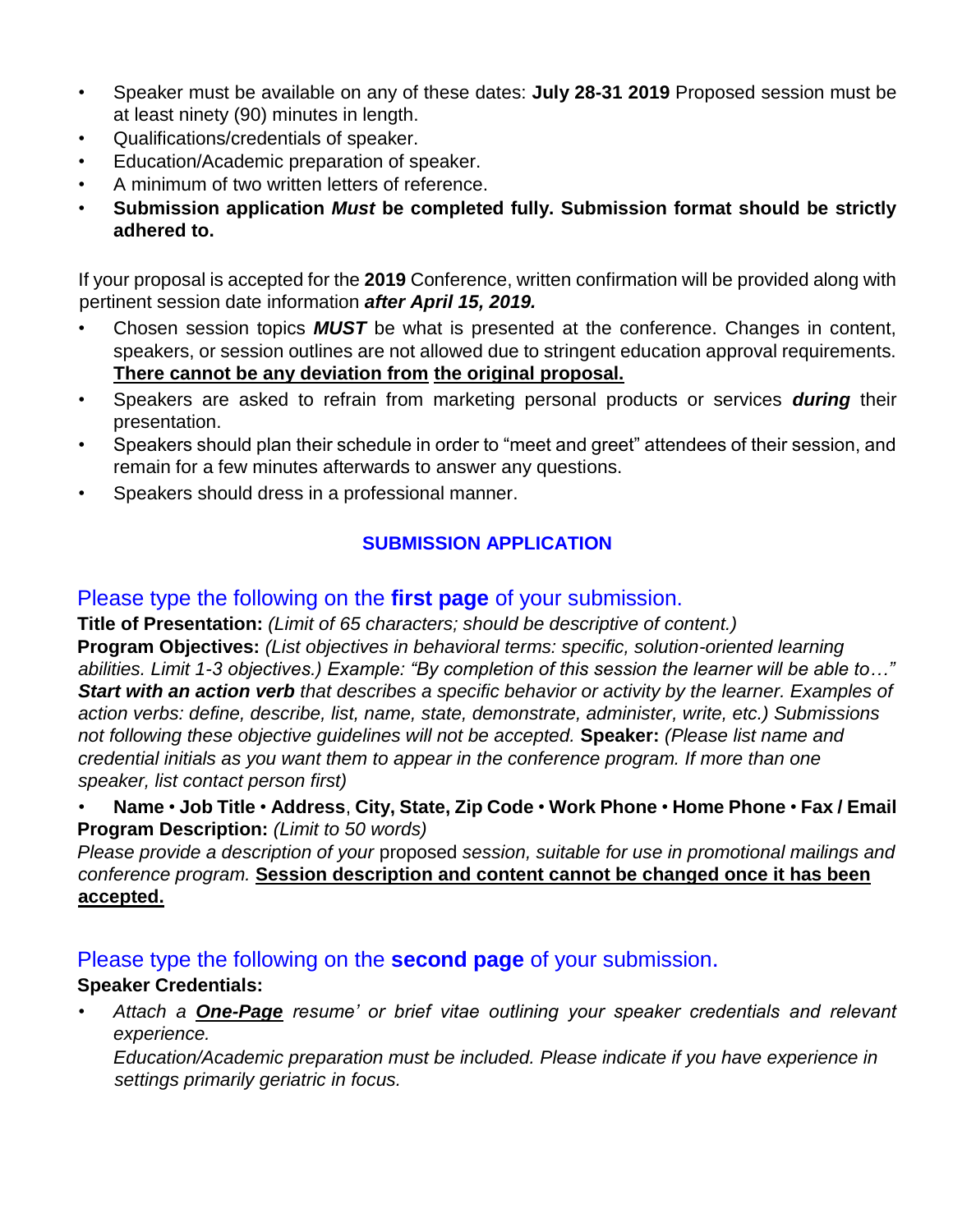#### Please type the following on the **third page** of your submission.

### **Speaker information:**

• *Attach a short introduction for you and your presentation. The introduction should set the tone for your speech. The session Monitor will utilize this introduction at the start of your session. (Introduction subject to editing by FHCACA.)*  **No more than 100 WORDS PLEASE.**

#### Please attach the following to the **fourth page** of your submission.

- *Provide two written professional references:*
	- *(1) One organization where you have presented sessions or taught.*
	- *(2) One personal reference*

*Both references must address the presenter's qualifications, abilities, and effectiveness. References must be typed on business and/or professional letterhead and should include: Name, Title, Organization, Address, City, State, Zip Code, Phone Number (home and work), and Fax Number.* 

## Please type the following on the **fifth page** of your submission.

**Track: (***Check all that apply, but please do not automatically check all!)* 

| $\Box$ Long term Care                                          | □Short Stay/Rehab            | $\Box$ Assisted Living                  |  |  |  |  |  |
|----------------------------------------------------------------|------------------------------|-----------------------------------------|--|--|--|--|--|
| $\Box$ Alzheimer's/Dementia                                    | □ Adult Day Services         | $\square$ Sub-Acute                     |  |  |  |  |  |
| $\Box$ Retirement                                              | $\Box$ Senior Citizen Center | $\Box$ Other (please list)              |  |  |  |  |  |
| Target Audience: (Check all that apply.)                       |                              |                                         |  |  |  |  |  |
| $\Box$ New Activity Professional<br>$\Box$ Consultant/Educator |                              | $\square$ 5 years' experience or less   |  |  |  |  |  |
| $\square$ 5 years' experience or more                          |                              |                                         |  |  |  |  |  |
|                                                                |                              | <b>Type of Presentation: (Check all</b> |  |  |  |  |  |
| that apply.)                                                   |                              |                                         |  |  |  |  |  |
| $\Box$ Lecture                                                 | $\Box$ Panel Discussion      | $\Box$ Case Study                       |  |  |  |  |  |
| $\Box$ Role Playing                                            | $\Box$ Demonstration         | $\Box$ Questions and Answers            |  |  |  |  |  |
| $\Box$ Other (Check all that apply)                            |                              |                                         |  |  |  |  |  |
|                                                                |                              |                                         |  |  |  |  |  |

#### **Room Arrangements:** *(Check all that apply.)*

Please indicate preferred meeting room set-up (set-up is determined by room and audience size – specific preferences may not be able to be accommodated and *ARE NOT GUARANTEED).*  **Speakers are not permitted to change meeting room set-up!** 

☐Classroom Style ☐Theatre ☐Other

#### **Audio/Visual Requirements:**

FHCACA will provide the following equipment in each session: **table, lavaliere microphone, overhead projector and screen.** No other requests will be honored on-site at your session. **The speaker must pay for additional equipment.** Additional Audio/Visual equipment may be ordered through Professional Development Chair. Contact **Nancy Hawk at (863) 402-4710.**